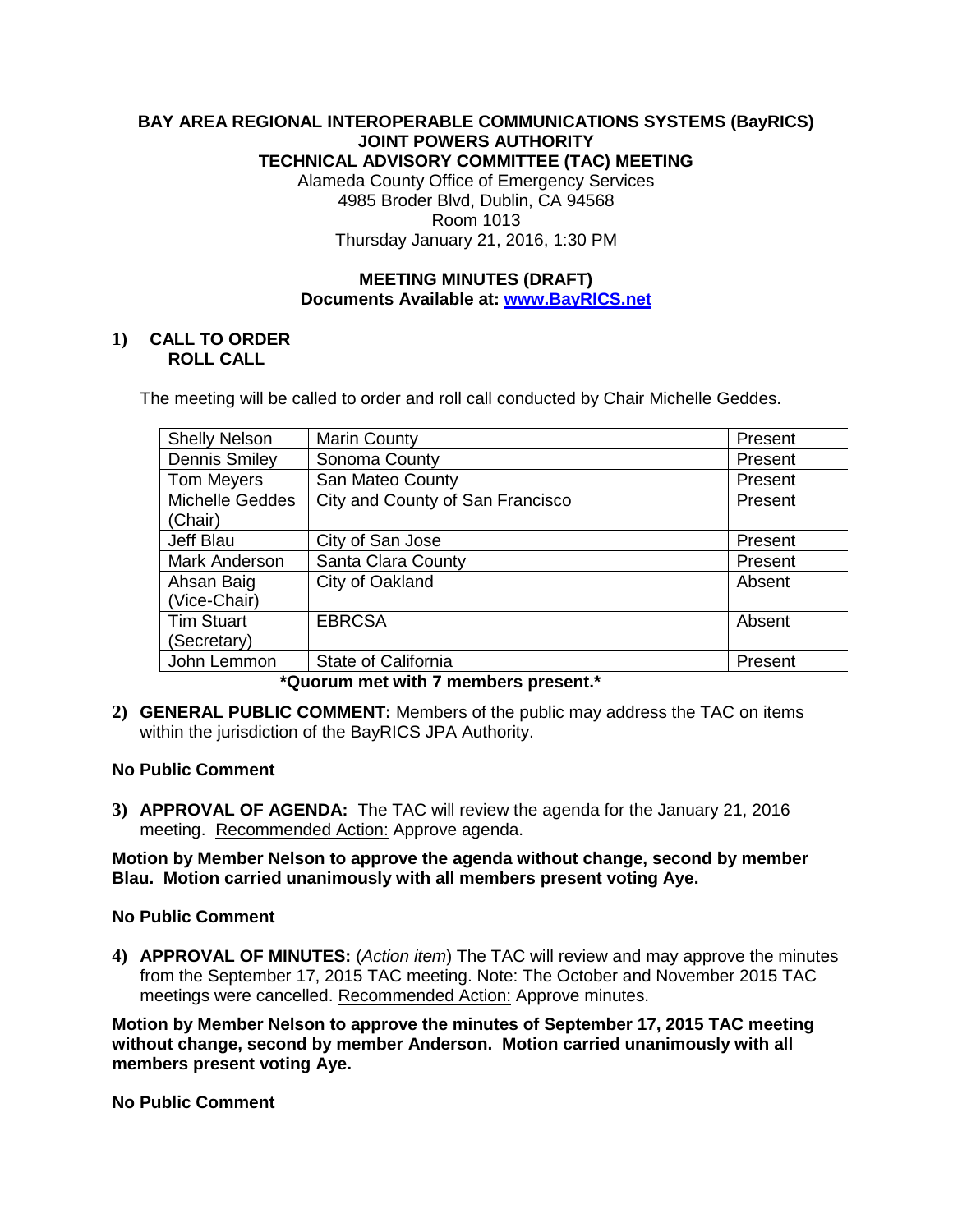**5) GENERAL MANAGER REPORT:** *(Information Only)*

**BayRICS General Manager Barry Fraser provided a report and PowerPoint presentation on the activities of FirstNet, Public Safety Advisory Committee (PSAC), California First Responder Network Authority (CalFRN) and State consultation activities. Fraser also reported on various activities of the BayRICS P25 Operators Advisory Group.** 

**No Action taken by the Committee.**

**No Public Comment**

**6) URBAN SHIELD INTEROPERABLE RADIO EXERCISE FINAL REPORT:** *(Discussion and Possible Action Item)* 

**GM Fraser distributed a draft report on the results of the Urban Shield interoperable radio exercise conducted on September 11, 2015. The TAC discussed the recommendations and lessons learned from the exercise.**

**No Action taken by the Committee.**

**No Public Comment**

**7) FIRSTNET REQUEST FOR PROPOSAL (RFP) :** *(Discussion and Possible Action Item)*

**GM Fraser provided a brief report and PowerPoint presentation on the FirstNet RFP for the deployment of the nationwide public safety broadband network, released on January 13, 2016. The TAC discussed key requirements of the RFP, including statement of objectives, pricing and coverage objectives. Staff will provide more detailed analysis of the RFP at future meetings.**

**No Action taken by the Committee.**

**No Public Comment.**

**8) NEW ITEMS FOR NEXT MEETING:** (*Discussion*) Committee members may offer any new items to be added to the agenda at the next TAC meeting.

**Member Nelson requested a future agenda item on TAC member succession planning and training of potential candidates to succeed current members of the Committee.**

### **9) FUTURE MEETING DATE**

Thursday **February 18, 2016** @ 1:30 pm Alameda County Office of Emergency Services 4985 Broder Blvd Dublin CA 94568

### **8) ADJOURNMENT**

If any materials related to an item on this agenda have been distributed to the Committee members after distribution of the agenda packet, those materials are available for public